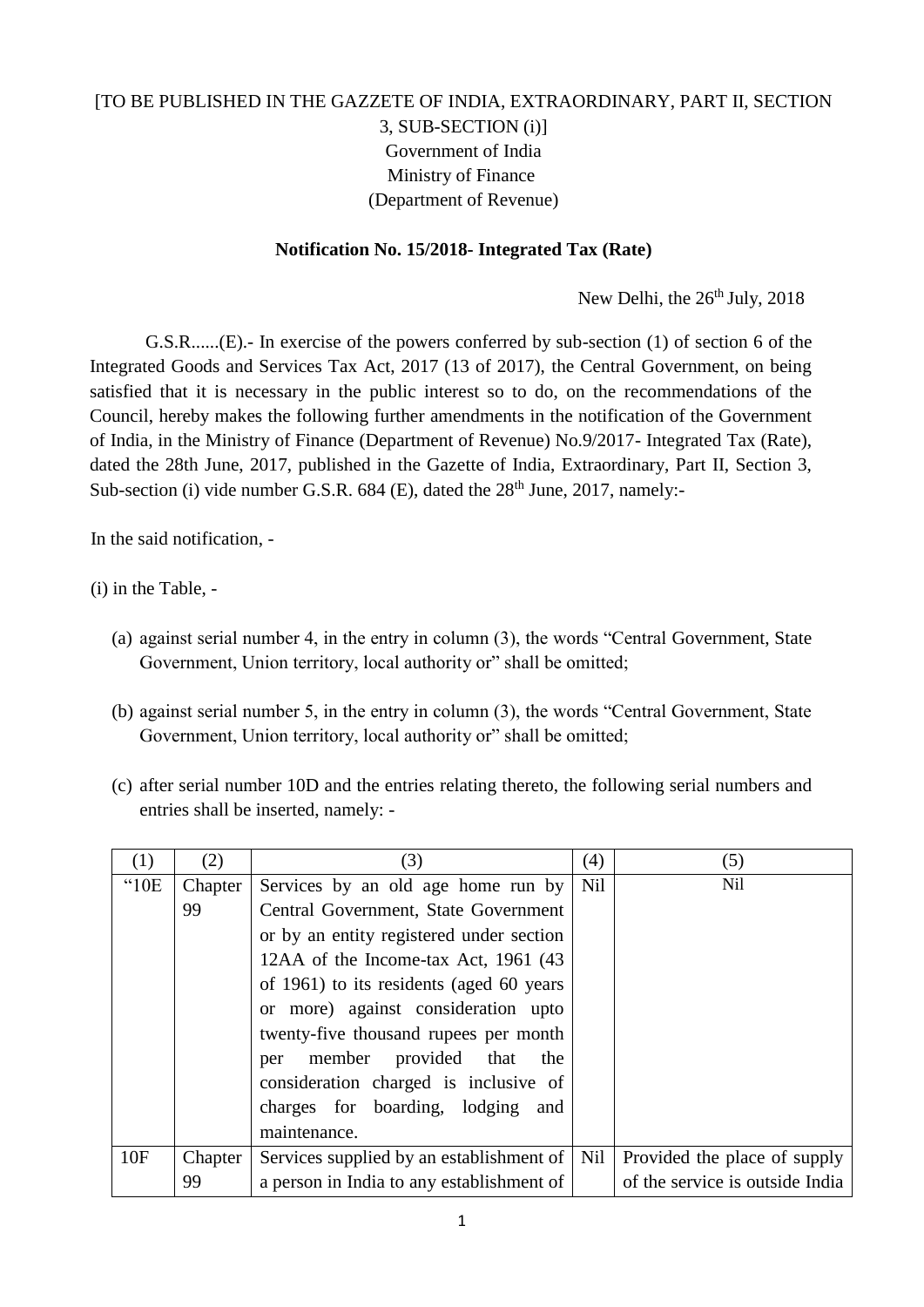|     |               | that person outside India, which are<br>treated as establishments of distinct<br>persons in accordance with Explanation<br>1 in section 8 of the Integrated Goods<br>and Services Tax Act, 2017.                                                                                                                                                                                                                                                                                                                                                                                              |     | in accordance with section<br>13 of Integrated Goods and<br>Services Tax Act, 2017.                                                                                                                                                                                                                                                                                                                                                                                                                                                                                                                                                                                                                                                         |
|-----|---------------|-----------------------------------------------------------------------------------------------------------------------------------------------------------------------------------------------------------------------------------------------------------------------------------------------------------------------------------------------------------------------------------------------------------------------------------------------------------------------------------------------------------------------------------------------------------------------------------------------|-----|---------------------------------------------------------------------------------------------------------------------------------------------------------------------------------------------------------------------------------------------------------------------------------------------------------------------------------------------------------------------------------------------------------------------------------------------------------------------------------------------------------------------------------------------------------------------------------------------------------------------------------------------------------------------------------------------------------------------------------------------|
| 10G | Chapter<br>99 | Import of services by United Nations or<br>a specified international organisation for<br>official use of the United Nations or the<br>specified international organisation.<br><i>Explanation.</i> - For the purposes of this<br>entry, unless the context otherwise<br>requires,<br>"specified"<br>international<br>organisation" means an international<br>organisation declared by the Central<br>Government in pursuance of section 3 of<br>the United Nations (Privileges and<br>Immunities Act) 1947 (46 of 1947), to<br>which the provisions of the Schedule to<br>the said Act apply. | Nil | <b>Nil</b>                                                                                                                                                                                                                                                                                                                                                                                                                                                                                                                                                                                                                                                                                                                                  |
| 10H | Chapter<br>99 | of<br>services<br>Import<br>by<br>Foreign<br>diplomatic mission or consular post in<br>India, or diplomatic agents or career<br>consular officers posted therein.                                                                                                                                                                                                                                                                                                                                                                                                                             | Nil | Foreign diplomatic mission<br>or consular post in India, or<br>diplomatic agents or career<br>consular<br>officers<br>posted<br>therein shall be entitled to<br>exemption from integrated<br>tax leviable on the import of<br>services subject to the<br>conditions, -<br>(i) that the foreign diplomatic<br>mission or consular post in<br>India, or diplomatic agents or<br>consular<br>officers<br>career<br>posted therein, are entitled to<br>exemption from integrated<br>stipulated in the<br>tax, as<br>certificate<br>issued<br>by<br>the<br>Protocol<br>Division<br>of<br>the<br>Ministry of External Affairs,<br>based on the principle of<br>reciprocity;<br>(ii) that the services imported<br>are for official purpose of the |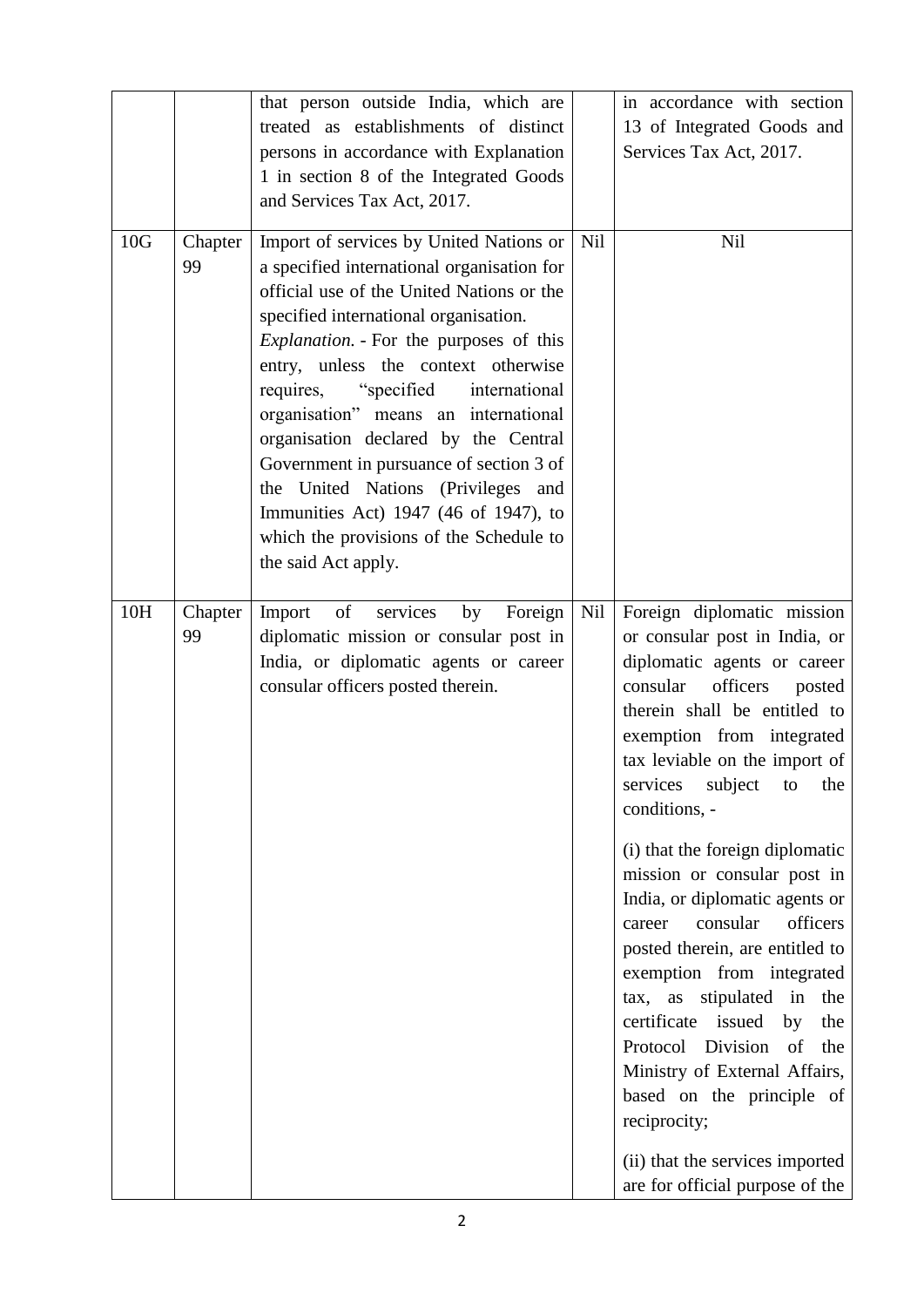|  |  | foreign<br>diplomatic<br>said    |
|--|--|----------------------------------|
|  |  | mission or consular post; or     |
|  |  | for personal use of the said     |
|  |  | diplomatic agent or career       |
|  |  | consular officer or members      |
|  |  | of his or her family.            |
|  |  | (iii) that in case the Protocol  |
|  |  | Division of the Ministry of      |
|  |  | External Affairs, after having   |
|  |  | issued a certificate to any      |
|  |  | foreign diplomatic mission or    |
|  |  | consular<br>in<br>post<br>India, |
|  |  | decides to withdraw the same     |
|  |  | subsequently,<br>it<br>shall     |
|  |  | communicate the withdrawal       |
|  |  | of such certificate to the       |
|  |  | foreign diplomatic mission or    |
|  |  | consular post;                   |
|  |  | (iv) that the exemption from     |
|  |  | the whole of the integrated      |
|  |  | tax granted to the foreign       |
|  |  | diplomatic<br>mission<br>or      |
|  |  | consular post in India for       |
|  |  | official purpose or for the      |
|  |  | personal use or use of their     |
|  |  | family members shall not be      |
|  |  | available from the date of       |
|  |  | withdrawal<br>of<br>such         |
|  |  | certificate.";                   |
|  |  |                                  |

(d) after serial number 11 and the entries relating thereto, the following serial number and entries shall be inserted, namely: -

| $\left(1\right)$ | (2)     | $\left(3\right)$                                                                                                                                                                                                                  | (4)        | (5)      |
|------------------|---------|-----------------------------------------------------------------------------------------------------------------------------------------------------------------------------------------------------------------------------------|------------|----------|
| "11A             | Heading | Services supplied by electricity distribution                                                                                                                                                                                     | <b>Nil</b> | $Nil$ "; |
|                  | 9954    | utilities by way of construction, erection,<br>commissioning, or installation of infrastructure for<br>extending electricity distribution network upto the<br>tube well of the farmer or agriculturalist for<br>agricultural use. |            |          |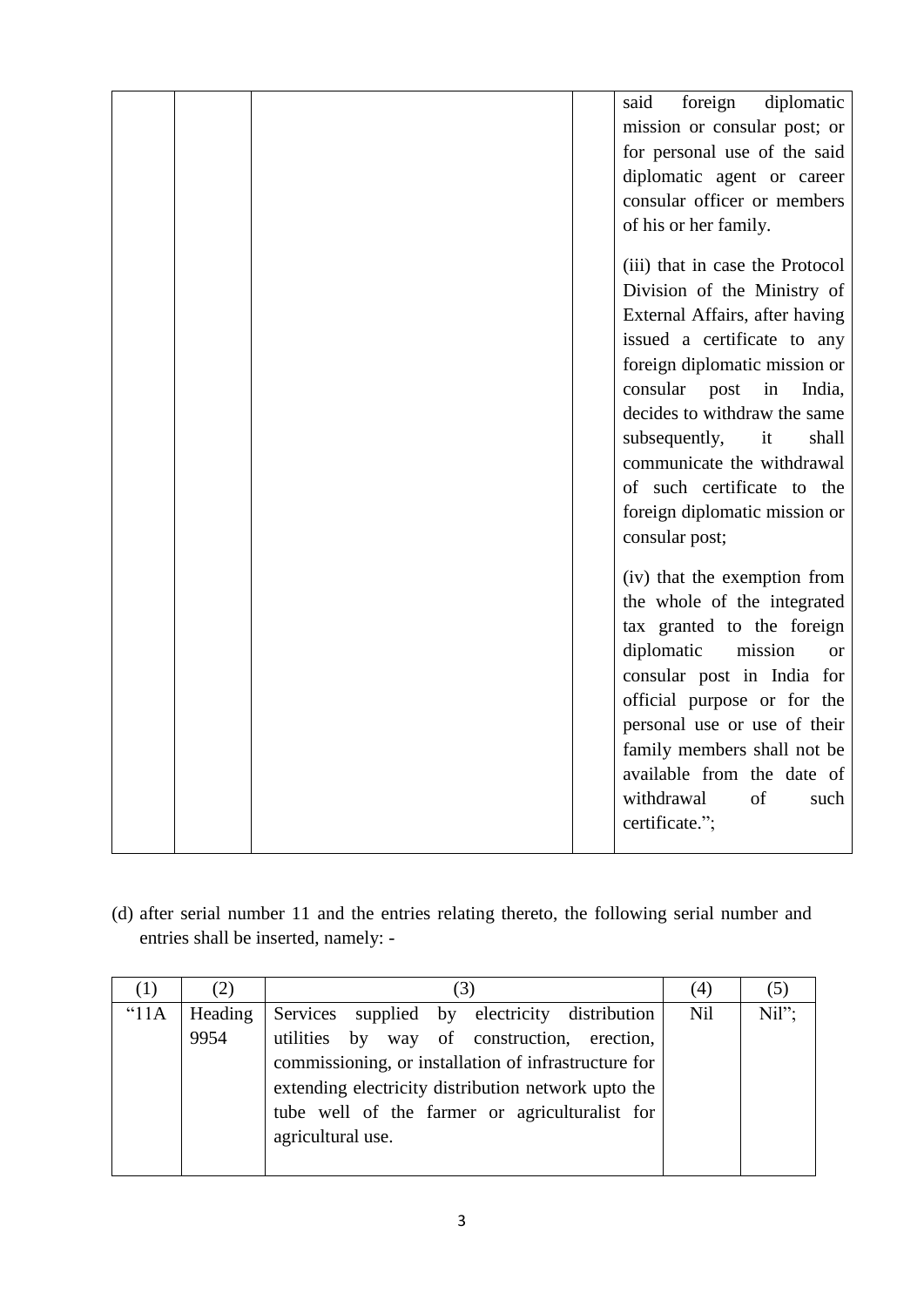- (e) against serial number 15, in the entry in column (3), for the words "declared tariff", the words "value of supply" shall be substituted;
- (f) against serial number 20A, in the entry in column (5), for the figures "2018", the figures "2019" shall be substituted;
- (g) against serial number 20B, in the entry in column (5), for the figures "2018", the figures "2019" shall be substituted;
- (h) after serial number 25 and the entries relating thereto, the following serial number and entries shall be inserted, namely: -

|         | (2)     |                                                            | (4) | (5)   |
|---------|---------|------------------------------------------------------------|-----|-------|
| " $25A$ |         | Heading Services by way of warehousing of minor forest Nil |     | Nil"; |
|         | 9967 or | produce.                                                   |     |       |
|         | Heading |                                                            |     |       |
|         | 9985    |                                                            |     |       |

(i) after serial number 32 and the entries relating thereto, the following serial number and entries shall be inserted, namely: -

| (1)     | (2)           | (3)                                           | (4) | (5)        |
|---------|---------------|-----------------------------------------------|-----|------------|
| " $32A$ | Heading       | Services by Coal Mines Provident Fund   Nil   |     | <b>Nil</b> |
|         | 9971          | Organisation to persons governed by the Coal  |     |            |
|         | <sub>or</sub> | Mines Provident Fund and Miscellaneous        |     |            |
|         | Heading       | Provisions Act, 1948 (46 of 1948).            |     |            |
|         | 9991          |                                               |     |            |
| 32B     | Heading       | Services by National Pension System (NPS)     | Nil | Nil"       |
|         | 9971          | Trust to its members against consideration in |     |            |
|         | <sub>or</sub> | the form of administrative fee.               |     |            |
|         | Heading       |                                               |     |            |
|         | 9991          |                                               |     |            |

(j) after serial number 35 and the entries relating thereto, the following serial number and entries shall be inserted, namely: -

|      | (2)     | (3)                                                  | 4 | (C)  |
|------|---------|------------------------------------------------------|---|------|
| "35A | Heading | Services supplied by Central Government, State   Nil |   | Nil" |
|      | 9971    | Government, Union territory to<br>their              |   |      |
|      |         | undertakings or Public Sector Undertakings           |   |      |
|      |         | (PSUs) by way of guaranteeing the loans taken        |   |      |
|      |         | by such undertakings or PSUs from the                |   |      |
|      |         | financial institutions.                              |   |      |

(k) against serial number 37A, in the entry in column (3), after the figures "37", the word and figures "or 41" shall be inserted;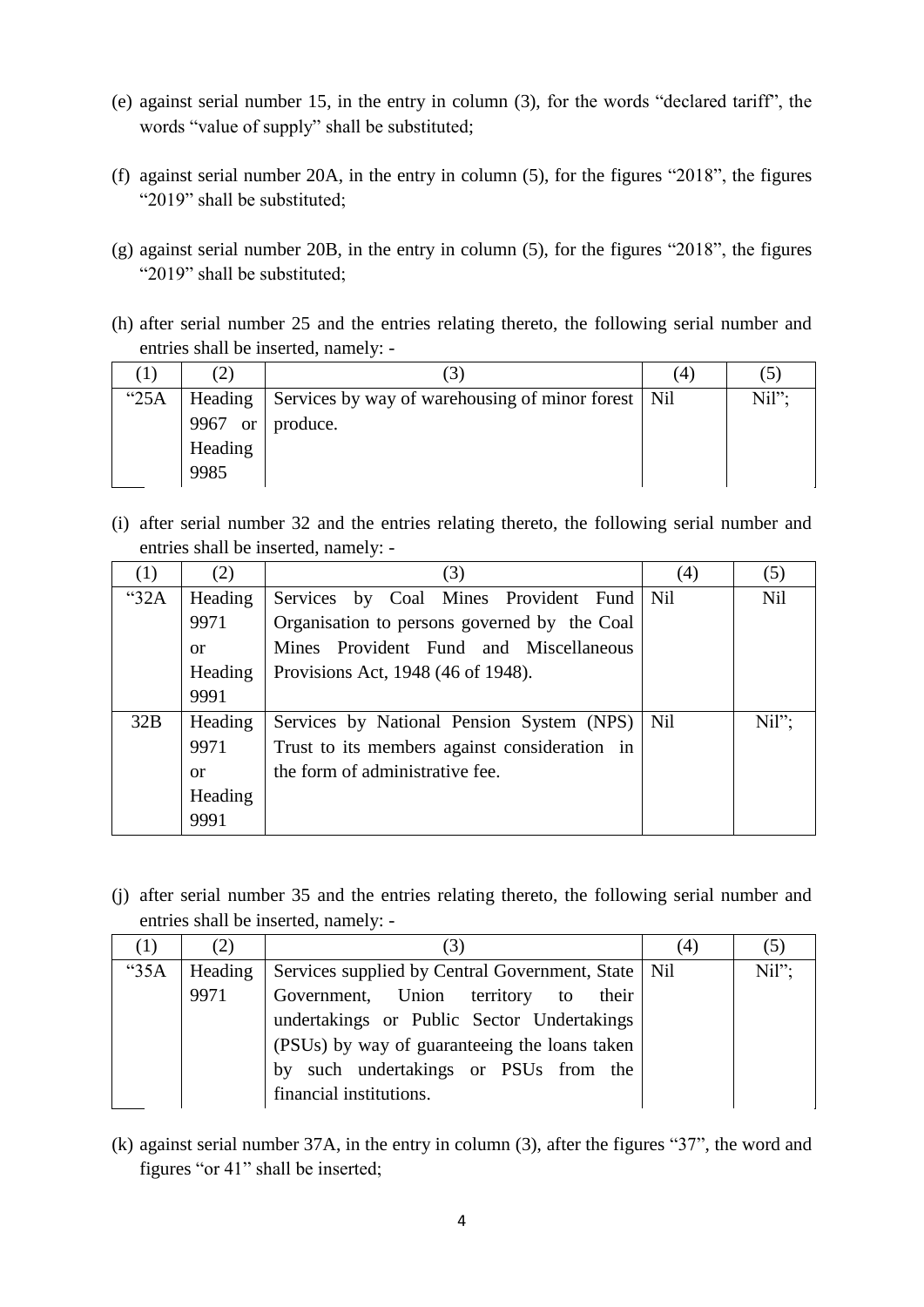(l) after serial number 49 and the entries relating thereto, the following serial number and entries shall be inserted, namely: -

| <sup>(1)</sup> | (2)  | 3                                                          | (4) |          |
|----------------|------|------------------------------------------------------------|-----|----------|
| "49A           |      | Heading Services by way of licensing, registration and Nil |     | $Nil"$ : |
|                |      | 9983 or   analysis or testing of food samples supplied by  |     |          |
|                |      | Heading   the Food Safety and Standards Authority of       |     |          |
|                | 9991 | India (FSSAI) to Food Business Operators.                  |     |          |

(m)after serial number 58 and the entries relating thereto, the following serial number and entries shall be inserted, namely: -

|      | "58A   Heading   Services by way of artificial insemination of   Nil | Nil": |
|------|----------------------------------------------------------------------|-------|
| 9986 | livestock (other than horses).                                       |       |

<sup>(</sup>n) after serial number 68A and the entries relating thereto, the following serial number and entries shall be inserted, namely: -

| (1)  | (2)               | (3)                                   | (4) | (5)                          |
|------|-------------------|---------------------------------------|-----|------------------------------|
| "68B | Heading           | supplied by<br>Services<br>a State    | Nil | Provided that at the end of  |
|      | 9991<br><b>or</b> | Government to Excess Royalty          |     | the contract period, ERCC    |
|      | any               | Collection Contractor (ERCC) by       |     | shall submit an account to   |
|      | other             | way of assigning the right to         |     | the State Government and     |
|      | Heading           | collect royalty on behalf of the      |     | certify that the amount of   |
|      |                   | State Government on the mineral       |     | goods and services tax       |
|      |                   | dispatched by the mining lease        |     | deposited by mining lease    |
|      |                   | holders.                              |     | holders on royalty is more   |
|      |                   |                                       |     | than<br>the<br>goods<br>and  |
|      |                   | <i>Explanation.</i> "mining"<br>lease |     | services tax exempted on     |
|      |                   | holder" means a person who has        |     | the service provided by      |
|      |                   | been granted mining lease, quarry     |     | State Government to the      |
|      |                   | lease or license or other mineral     |     | ERCC of assignment of        |
|      |                   | concession under the Mines and        |     | right to collect royalty and |
|      |                   | Minerals<br>(Development<br>and       |     | where such amount of         |
|      |                   | Regulation) Act, 1957 (67 of          |     | goods and services tax       |
|      |                   | 1957), the rules made thereunder      |     | paid by mining lease         |
|      |                   | or the rules made by a State          |     | holders is less than the     |
|      |                   | Government under sub-section (1)      |     | amount of goods<br>and       |
|      |                   | of section 15 of the Mines and        |     | services tax exempted, the   |
|      |                   | Minerals<br>(Development<br>and       |     | exemption<br>shall<br>be     |
|      |                   | Regulation) Act, 1957.                |     | restricted to such amount    |
|      |                   |                                       |     | as is equal to the amount    |
|      |                   |                                       |     | of goods and services tax    |
|      |                   |                                       |     | paid by the mining lease     |
|      |                   |                                       |     | holders and the ERCC         |
|      |                   |                                       |     | shall pay the difference     |
|      |                   |                                       |     | between<br>goods<br>and      |